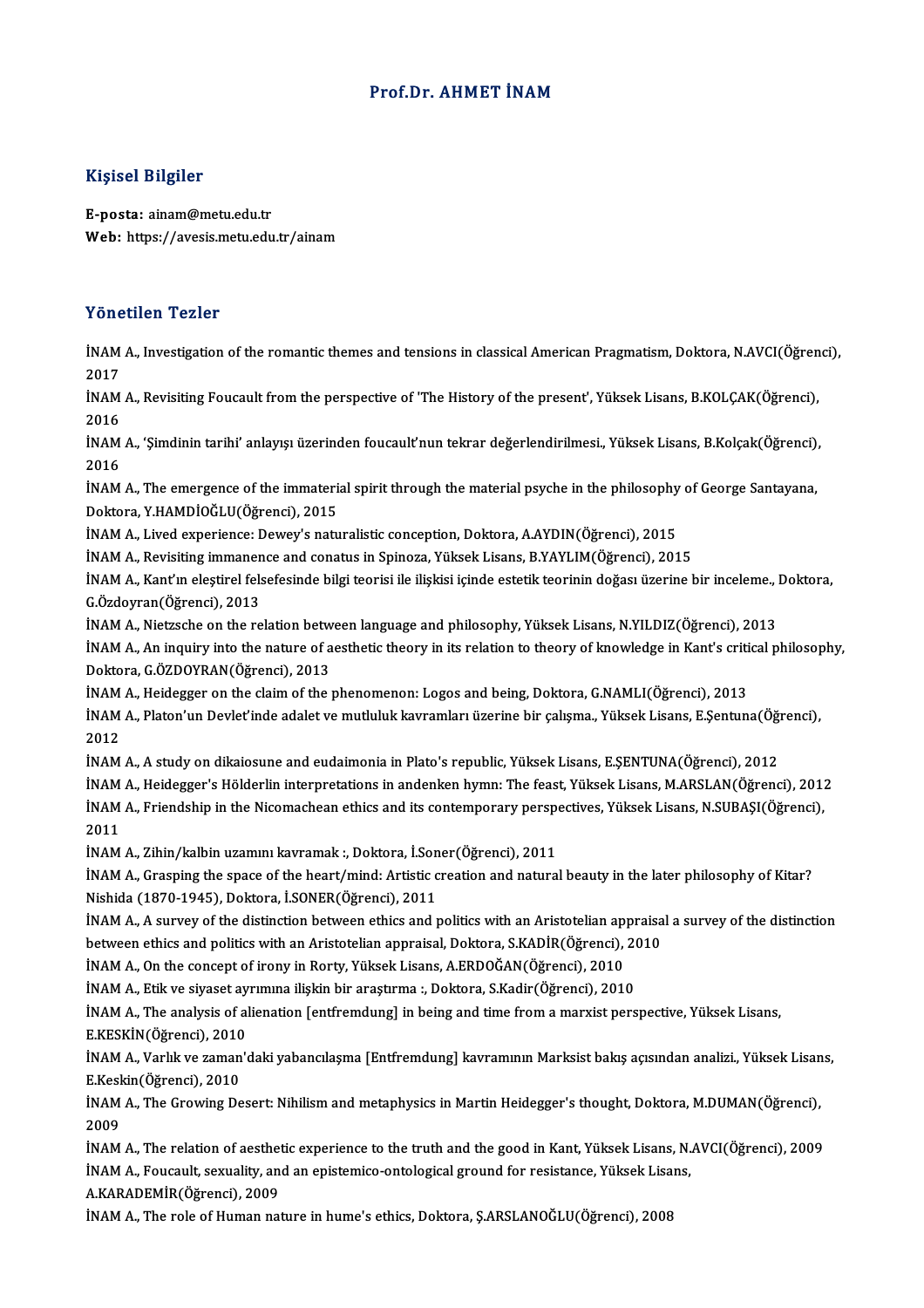İNAM A., The concept of self in the context of the "despisers of the body" alluded in Nietzsche's Thus Spoke Zarathustra,<br>Yükaek Lisens, UVAZICI(Öğmənsi), 2009 İNAM A., The concept of self in the conte<br>Yüksek Lisans, I.YAZICI(Öğrenci), 2008<br>İNAM A. Irony as a philosophicel ettind İNAM A., The concept of self in the context of the "despisers of the body" alluded in Nietzsche's T<br>Yüksek Lisans, I.YAZICI(Öğrenci), 2008<br>İNAM A., Irony as a philosophical attitude in Socrates, Yüksek Lisans, H.KORKUT(Öğr Yüksek Lisans, I.YAZICI(Öğrenci), 2008<br>İNAM A., Irony as a philosophical attitude in Socrates, Yüksek Lisans, H.KORKUT(Öğrenci), 2007<br>İNAM A., Existentialism and Samuel Beckett's two plays: Endgame and Happy Days, Yüksek L

İNAM A., Irony as a philosophical attitude in Socrates, Yüksek Lisans, H.KORKUT(Öğrenci), 2007<br>İNAM A., Existentialism and Samuel Beckett's two plays: Endgame and Happy Days, Yüksek Lisa<br>İNAM A., Importance of art in authe İNAM A., Existentialism and Samuel Beckett's two plays: Endgame and Happy<br>İNAM A., Importance of art in authenticating Dasein, Yüksek Lisans, E.YASEMİ<br>İNAM A., Nietzsche's concept of pain, Yüksek Lisans, A.ONUR(Öğrenci), 2

İNAM A., Importance of art in authenticating Dasein, Yüksek Lisans, E.YASEMİN(Öğrenci), 2006<br>İNAM A., Nietzsche's concept of pain, Yüksek Lisans, A.ONUR(Öğrenci), 2006

İNAM A., Nietzche'nin acı kavramı., Yüksek Lisans, A.Onur(Öğrenci), 2006

İNAM A., An inquiry concerning the place of emotions in virtue ethics(a comparison between Aristotle and Kant),<br>Doktora, A.YAZICI(Öğrenci), 2005 İNAM A., An inquiry concerning the place of emotions in virtue ethics(a comparison between Aristotle and Kant),<br>Doktora, A.YAZICI(Öğrenci), 2005<br>İNAM A., The problem of freedom in the context of the law of causality in Kan

Doktora, A.YAZICI(Öğrenci), 2<br>İNAM A., The problem of freed<br>G.ÖZDOYRAN(Öğrenci), 2005<br>İNAM A., Stoag Sanaga'da kanı İNAM A., The problem of freedom in the context of the law of causality in Kant's critique of pure 1<br>G.ÖZDOYRAN(Öğrenci), 2005<br>İNAM A., Stoacı Seneca'da kendini sevme ve kendini kandırma, Doktora, A.Sururi(Öğrenci), 2005<br>İN

G.ÖZDOYRAN(Öğrenci), 2005<br>İNAM A., Stoacı Seneca'da kendini sevme ve kendini kandırma, Doktora, A.Sururi(Öğrenci), 2005<br>İNAM A., Ousia and tragedy an ontological approach to Aristotle's poetics, Yüksek Lisans, V.AYTEMİZ(Öğ

İNAM A., Stoacı Seneca'da kendini sevme ve kendini kandırma, Doktora, A.Sururi(Öğrenci), 2005<br>İNAM A., Ousia and tragedy an ontological approach to Aristotle's poetics, Yüksek Lisans, V.AYTEMİZ(Öğreı<br>İNAM A., Husserl`s con İNAM A., Ousia and tragedy a<br>İNAM A., Husserl`s conceptio<br>S.GÖZETLİK(Öğrenci), 2003<br>İNAM A. Intersubiectivity an

İNAM A., Husserl`s conception of intentionality phenomenological analyisis of Noesis and Noema, Doktora,<br>S.GÖZETLİK(Öğrenci), 2003<br>İNAM A., Intersubjectivity and the problem of freedom in the philosophy of Hegel, Yüksek Li S.GÖZETLİK(Öğrenci), 2003<br>İNAM A., Intersubjectivity ar<br>2003 İNAM A., Intersubjectivity and the problem of freedom in the philosophy of Hegel, Yüksek Lisans, G.ATEŞOĞLU<br>2003<br>İNAM A., Husserl'in yönelmişlik kavramı noesis ve noema kavramlarının fenomenolojik çözümlemesi, Doktora,<br>S.C

İNAM A., Husserl'in yönelmişlik kavramı noesis ve noema kavramlarının fenomenolojik çözümlemesi, Doktora,<br>S.Gözetlik(Öğrenci), 2003 İNAM A., Husserl'in yönelmişlik kavramı noesis ve noema kavramlarının fenon<br>S.Gözetlik(Öğrenci), 2003<br>İNAM A., An Analysis in conditional statements, Doktora, M.M.(Öğrenci), 2002<br>İNAM A., Technologisel rationality and one

İNAM A., Technological rationality and one-dimensional man: Herbert Marcuse's critique of advanced industrial society,<br>Yüksek Lisans, S.Soysal(Öğrenci), 2002 INAM A., An Analysis in conditional state<br>INAM A., Technological rationality and o<br>Yüksek Lisans, S.Soysal(Öğrenci), 2002<br>INAM A., Production of an electronic em İNAM A., Technological rationality and one-dimensional man: Herbert Marcuse's critique of advanced industrial soci<br>Yüksek Lisans, S.Soysal(Öğrenci), 2002<br>İNAM A., Production of an electronic environment cyberspace as a dif

Yüksek Lisans, S.Soysal(Öğrenci), 2002<br>İNAM A., Production of an electronic environment cyberspace as a difference, Yüksek Lisans, Ö.TEK(Öğrenci), 2002<br>İNAM A., TURAN Ş. H. , Technological rationality and one-dimensional m iNAM A., Production of an electronic environment<br>iNAM A., TURAN Ş. H. , Technological rationality an<br>eleştirisi, Yüksek Lisans, S.SOYSAL(Öğrenci), 2002<br>iNAM A. Justice and justification. The argument ag İNAM A., TURAN Ş. H. , Technological rationality and one-dimensional man: Herbert Marcuse`nin ileri endüstri toplumu<br>eleştirisi, Yüksek Lisans, S.SOYSAL(Öğrenci), 2002<br>İNAM A., Justice and justification: The argument again

eleştirisi, Yüksek Lisans, S.SOYSAL(Öğrenci), 2002<br>İNAM A., Justice and justification: The argument against Kantian s<br>Rawls and Jurgen Habermas), Doktora, S.YAZICI(Öğrenci), 2002<br>İNAM A. A Gritiaus of the individuation pro İNAM A., Justice and justification: The argument against Kantian subordination of politics to morality (T<br>Rawls and Jurgen Habermas), Doktora, S.YAZICI(Öğrenci), 2002<br>İNAM A., A Critique of the individuation problem in the

Rawls and Jurgen Habermas), Doktora, S.YAZICI(Öğrenci), 2002<br>İNAM A., A Critique of the individuation problem in the philosophy of internal relations, Yüksek Lisans,<br>S.KADİR(Öğrenci), 2002

CEYLAN Y., İNAM A., The Role of other in the Hegelian self-consciousness, Yüksek Lisans, M.UÇAR(Öğrenci), 2002 S.KADİR(Öğrenci), 2002<br>CEYLAN Y., İNAM A., The Role of other in the Hegelian self-consciousness, Yüksek Lisans, M.UÇAR(Öğrenci), 2002<br>İNAM A., The Ground of law and being-human: A Kantian antinomy and its repercussions in CEYLAN Y., İNAM A., The Role of other<br>İNAM A., The Ground of law and being-<br>Doktora, E.ÇIRAKMAN(Öğrenci), 2001<br>İNAM A. The Preblem of transsandansı İNAM A., The Ground of law and being-human: A Kantian antinomy and its repercussions in Heidegger and Levinas,<br>Doktora, E.ÇIRAKMAN(Öğrenci), 2001<br>İNAM A., The Problem of transcendence: Time of thought and the problem of th

Doktora, E.ÇIRAKMAN(Öğrenci), 2001<br>İNAM A., The Problem of transcendenc<br>Doktora, Ş.DENİZ(Öğrenci), 2001 INAM A., The Problem of transcendence: Time of thought and the problem of the unity<br>Doktora, Ş.DENİZ(Öğrenci), 2001<br>İNAM A., Hegel`s notion of the end of history, Yüksek Lisans, S.YAZICI(Öğrenci), 2001<br>İNAM A., The problem

İNAM A., Hegel's notion of the end of history, Yüksek Lisans, S.YAZICI(Öğrenci), 2001

İNAM A., The problem of transcendence : time or thought and the question of the unity of being in hermeneutic ontology,<br>Doktora, Ş.Deniz(Öğrenci), 2001 İNAM A., The problem of transcendence : time or thought and the question of the unity of being in her<br>Doktora, Ş.Deniz(Öğrenci), 2001<br>İNAM A., An Epistemic defense of rationality in scientific knowledge, Doktora, H.AÇAR(Öğ Doktora, Ş.Deniz(Öğrenci), 2001<br>İNAM A., An Epistemic defense of rationality in scientific knowledge, Doktora, H.AÇAR(Öğrenci), 200<br>İNAM A., An epistemic defense of rationality in specific knowledge, Doktora, H.Açar(Öğrenc

İNAM A., An Epistemic defense of rationality in scientific knowledge, Doktora, H.AÇAR(Öğrenci), 2000<br>İNAM A., An epistemic defense of rationality in specific knowledge, Doktora, H.Açar(Öğrenci), 2000<br>İNAM A., Education as İNAM A., An epistemic defense of rationality in specific knowledge, Doktora, H.Açar(Öğrenci), 2000<br>İNAM A., Education as a moral matter: The normative ground of the epictetian education, Yüksek Lisans,<br>A.YETİMOĞLU(Öğrenci)

İNAM A., Education as a moral matter: The normative ground of the epictetian education, Yüksek Lisans,<br>A.YETİMOĞLU(Öğrenci), 2000<br>İNAM A., Nietzsche's concept of drive and metaphor as a guide to his philosophy, Doktora, M. A.YETİMOĞLU(Öğrenci), 2000<br>İNAM A., Nietzsche's concept of drive and metaphor as a guide to his philosopi<br>İNAM A., Sextus empiricus' problem of criterion, Doktora, Ö.K(Öğrenci), 1999<br>İNAM A., The Scene and problems of cert İNAM A., Nietzsche's concept of drive and metaphor as a guide to his philosophy, Doktora, M.C.<br>İNAM A., Sextus empiricus' problem of criterion, Doktora, Ö.K(Öğrenci), 1999<br>İNAM A., The Scope and problems of cartesian epist İNAM A., Sextus empiricus' problem of criterion, Doktora, Ö.K(Öğrenci), 1999<br>İNAM A., The Scope and problems of cartesian epistemology, Doktora, Ş.HALİL(Öğrenci), 1999<br>İNAM A., A Study on the idea of freedom in Kant's crit

İNAM A., The Scope and problems of cartesian epistemology, Doktora, Ş.HALİL(Öğrenci), 1999<br>İNAM A., A Study on the idea of freedom in Kant's critical philosophy, Yüksek Lisans, İ.DURAN(Öğrenci), 1999<br>İNAM A., Hegelian cont INAM A., A Study on the idea of freedom in Kant's critical philosophy, Yüksek<br>INAM A., Hegelian contradiction in thought and Kierkegaardian contradiction<br>relation between logic and life, Yüksek Lisans, D.KURTOĞLU(Öğrenci), İNAM A., Hegelian contradiction in thought and Kierkegaardian contradiction in<br>relation between logic and life, Yüksek Lisans, D.KURTOĞLU(Öğrenci), 1999<br>İNAM A., Sextus Empiricus problem of oriterion, Doktora, Ö.K.(Öğrenci relation between logic and life, Yüksek Lisans, D.KURTOĞLU(Öğrenci), 1999<br>İNAM A., Sextus Empiricus problem of oriterion, Doktora, Ö.K.(Öğrenci), 1999<br>İNAM A., Richard Rorty's possibility of soidarity out of the Kantian ga

INAM A., Richard Rorty's possibility of solidarity out of the Kantain game, Yüksek Lisans, C.CAMCI(Öğrenci), 1999

INAM A., How can we save scientific progress in the face of incommensurability with the help of Hermeneutics?, Yüksek